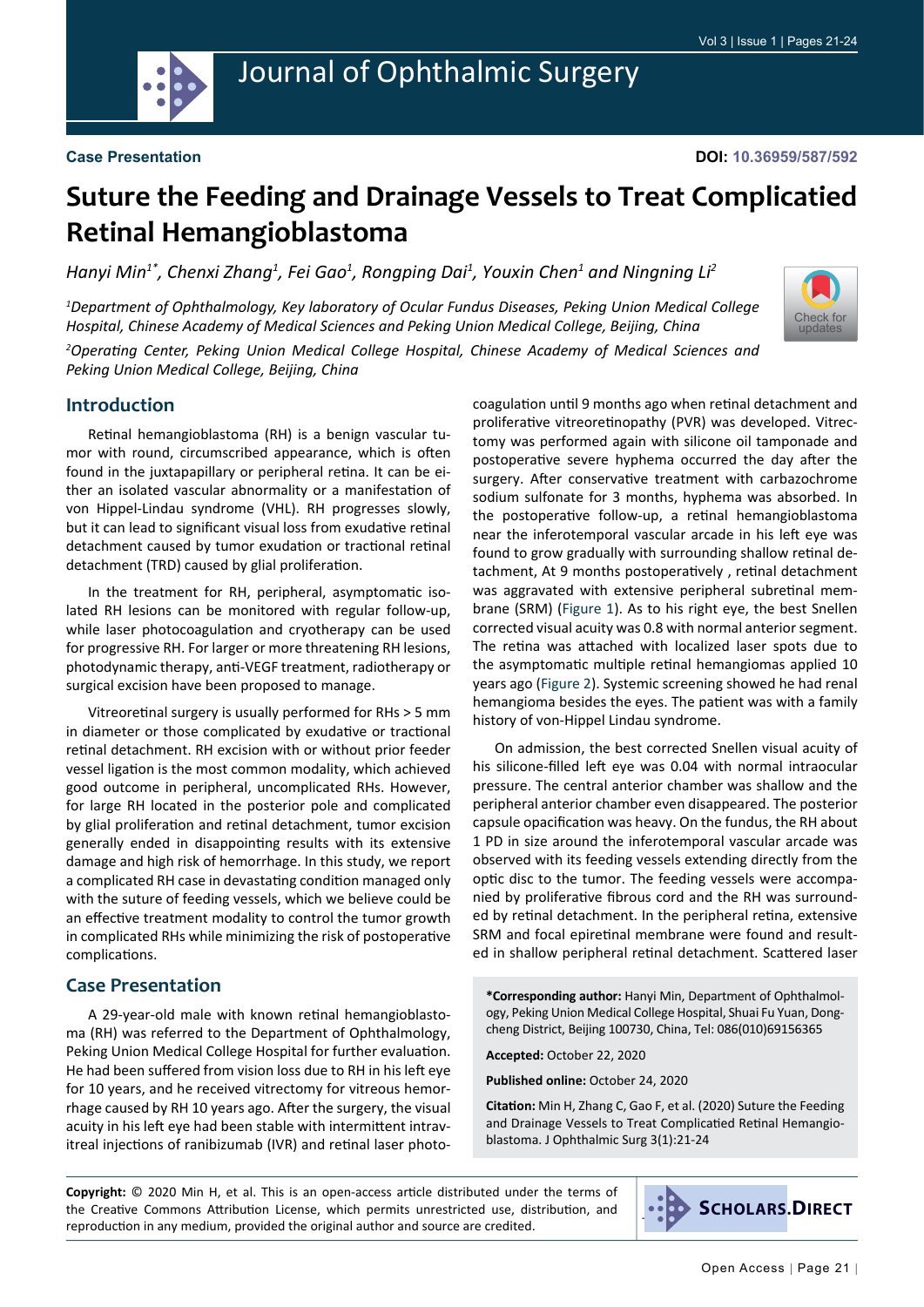**Citation:** Min H, Zhang C, Gao F, et al. (2020) Suture the Feeding and Drainage Vessels to Treat Complicatied Retinal Hemangioblastoma. J Ophthalmic Surg 3(1):21-24

<span id="page-1-0"></span>

**Figure 1:** The progression of retinal hemagioma.

<span id="page-1-1"></span>

**Figure 2:** The silent foci of retinal hemagiomas after laser treatment.

<span id="page-1-2"></span>

**Figure 3:** Intraoperative procedures (A) The needle applied beneath the vessels; (B) First knot were done tightly and the interrupted blood flow could be observed.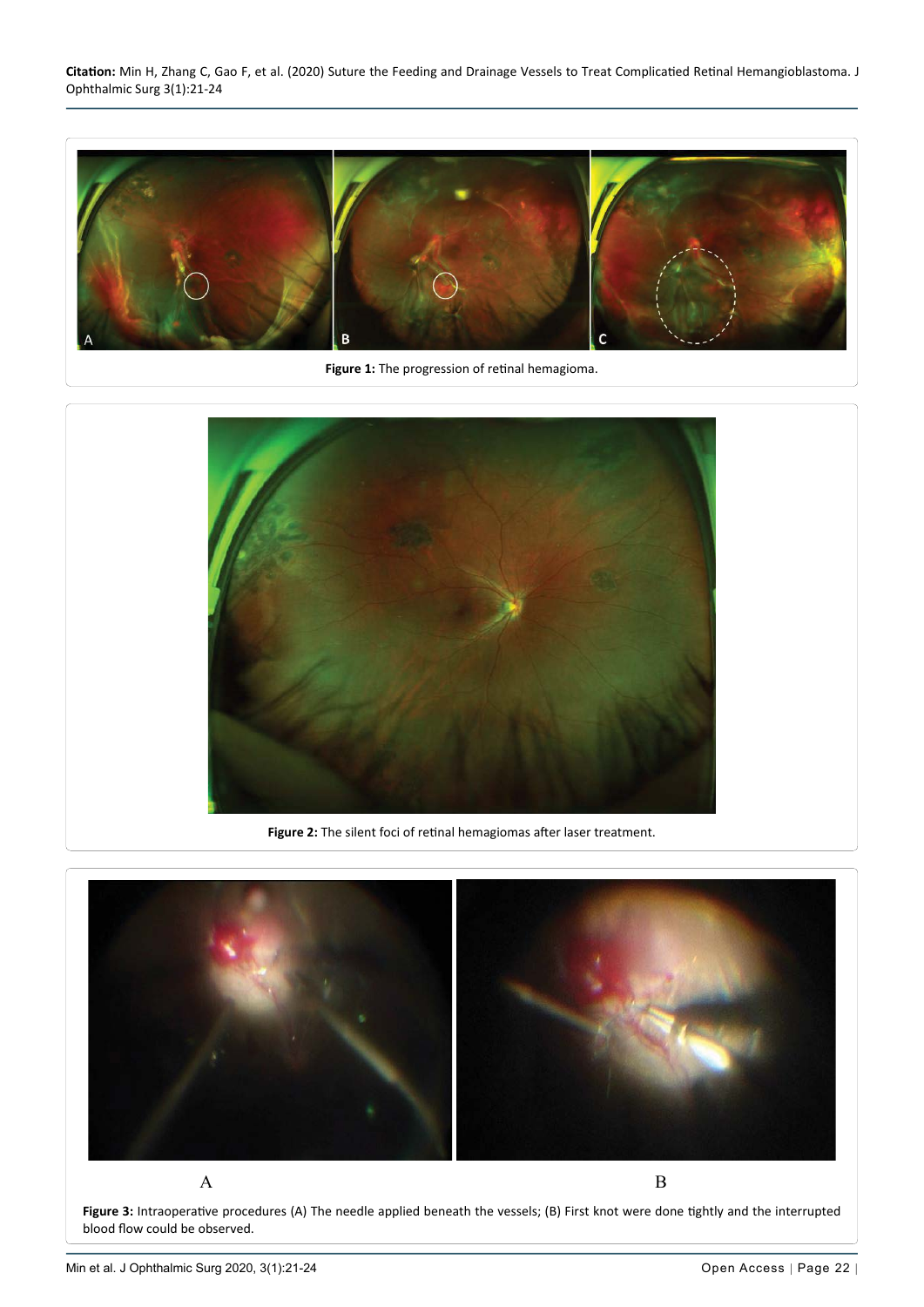

**Figure 4:** (A) Showed the retina was attached; (B) The blood flow was blocked completely.

spots with pigment proliferation were detected in mid-peripheral retina and temporal macula. Under local anesthesia, we performed a 23-gauge vitrectomy to suture the feeding vessels of RH in his left eye. The surgery began with anterior chamber plasty, phacoemulsification and posterior capsulotomy. After removal of the silicone oil, we tried to peel the epiretinal membrane around the RH when massive hemorrhage happened. Deuteroxide was injected and the perfusion pressure was raised to 50 mmHg for a short time to block the bleeding. To suture the RH feeding and drainage vessels, a 10-0 non-absorbable polypropylene suture was sent into the vitreous cavity through the corneal limbal incision, sutured from one side of feeding vessels and pulled out the stitch out from the other side of the drainage vessel, then tied and ligated the two vessels together genltely and tightly by three konts ([Figure 3](#page-1-2)). The blood flow of the both vessesl was interrupted immediately. The stitch and residual thread was taken out of the eye through the limbal incision. After suturing the feeding vessels, we further dissected peripheral SRM and applied endolaser photocoagulation to the perilesional area. The surgery ended with silicone oil tamponade.

3 days after the surgery, the fundus examination revealed that the suture of the RH feeding vessels was in place and the retina around the lesion basically reattached. No visualization of the tumor was found in fluorescein angiography, indicating the effectiveness of suture treatment [\(Figure 4](#page-2-0)). In the 6-month follow-up, the best corrected Snellen visual acuity of the left eye was 0.05, the size of RH was significantly reduced with the suture in place and surrounding retina reattached.

### **Discussion**

<span id="page-2-0"></span>Ĩ

In this study, we explored the possibility of using feeding vessels suture technique in a RH case with multiple complications and investigated the short-term effectiveness. In this case, the main RH tumor was with high risk of operation: Posterior pole location, continuing growth and large feeding vessels sending directly from the optic disc. And the vitreoretinal condition was complicated: silicone oil filled after repeated vitrectomy, PVR, extensive peripheral subretinal membrane, complicated cataract and shallow anterior chamber. To stop the tumor growth with the least operation, we performed the suture of the feeding vessels of the RH without tumor excision, which effectively blocking the blood supply, avoiding the damage caused by traditional excision surgery and decreasing the risk of operative complications. The short-term effect was significant that the tumor was significantly reduced and the retina was reattached after 3-month follow-up, visual acuity was maintained stable.

In previous study, van Overdam, et al. reported 4 cases of peripheral retinal hemangioblastoma that underwent early 23G vitrectomy, of which 2 cases were VHL related. One case received ligation of feeding vessels 17 months before tumor excision. The visual acuities of the 4 cases were stable or improved after operation. 2 cases had mild vitreous hemorrhage postoperatively. Compared with this study, our case is more complicated. The patient had multiple RHs complicated by PVR, TRD, and SRM after repeated vitrectomy in the left eye. Meanwhile, the main tumor was located in the posterior pole with large feeding vessels, which suggested the probable irresponsibility to anti-VEGF therapy or laser photocoagulation. Massive hemorrhage had been the major concern if to perform tumor excision or vessel dissection before ligation, especially in tumor with severe proliferative membrane. Different from previously reported feeding vessel ligation, the suture of feeding vessels didn't dissect vessel before ligation, therefore decreasing the risk of intraoperative massive hemorrhage, and with enhanced laser photocoagulation, the suture didn't increase the risk of postoperative retinal detachment. Since feeding vessels and surrounding neuroretina are sutured together, the strength needs to be properly handled. If it is too tight, it may still tear the retina and vessels, leading to massive bleeding. If it is too loose to completely cut off